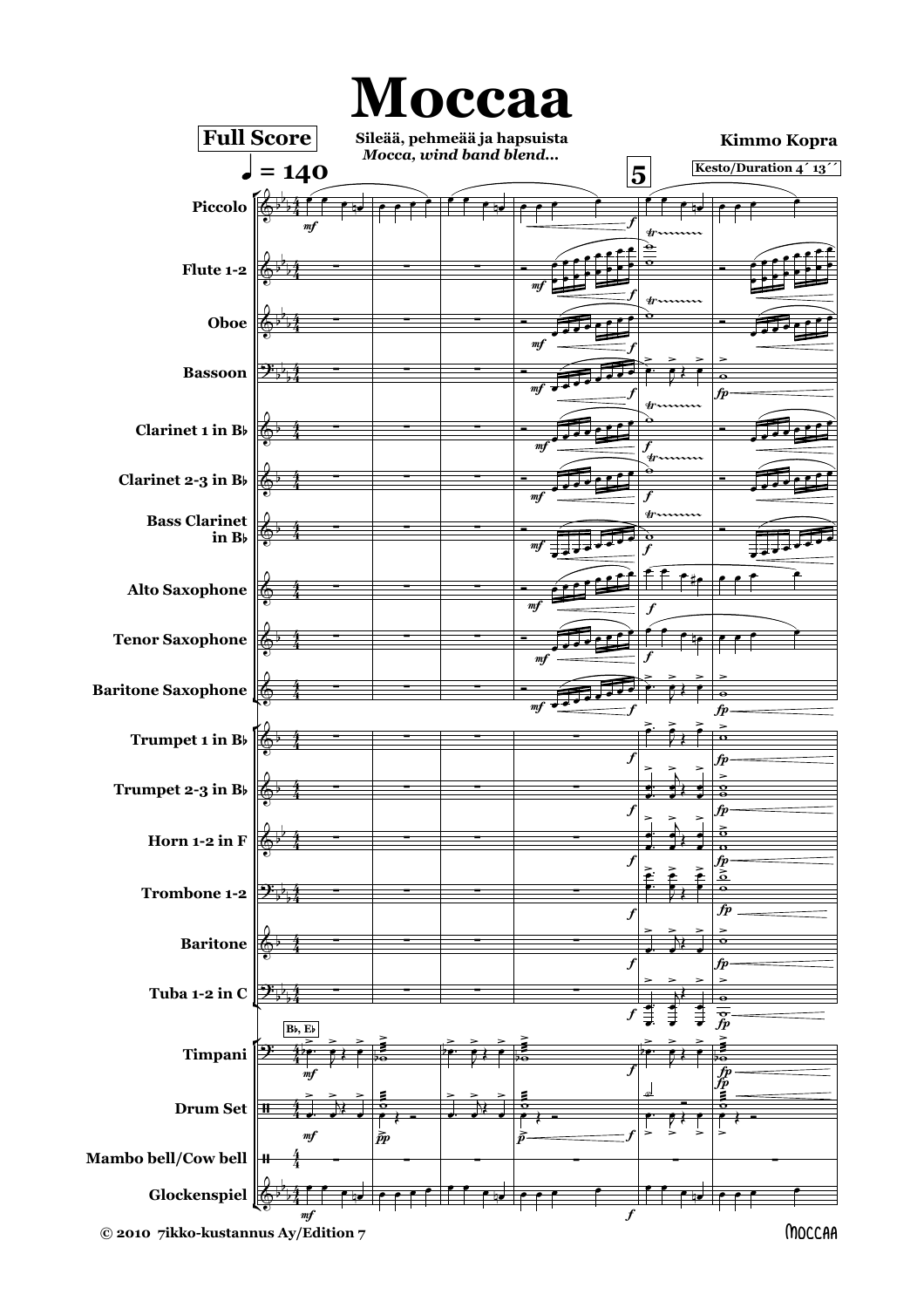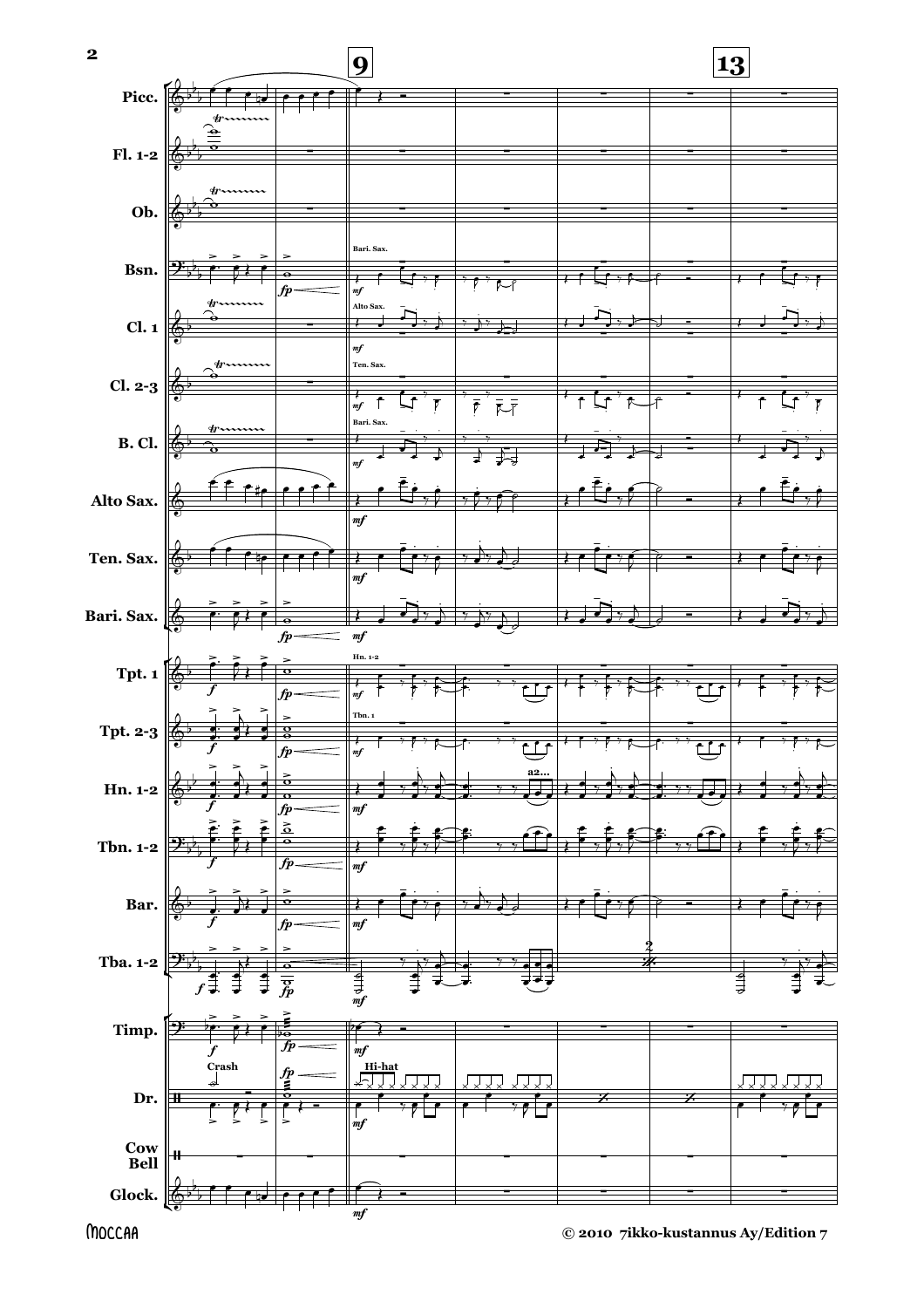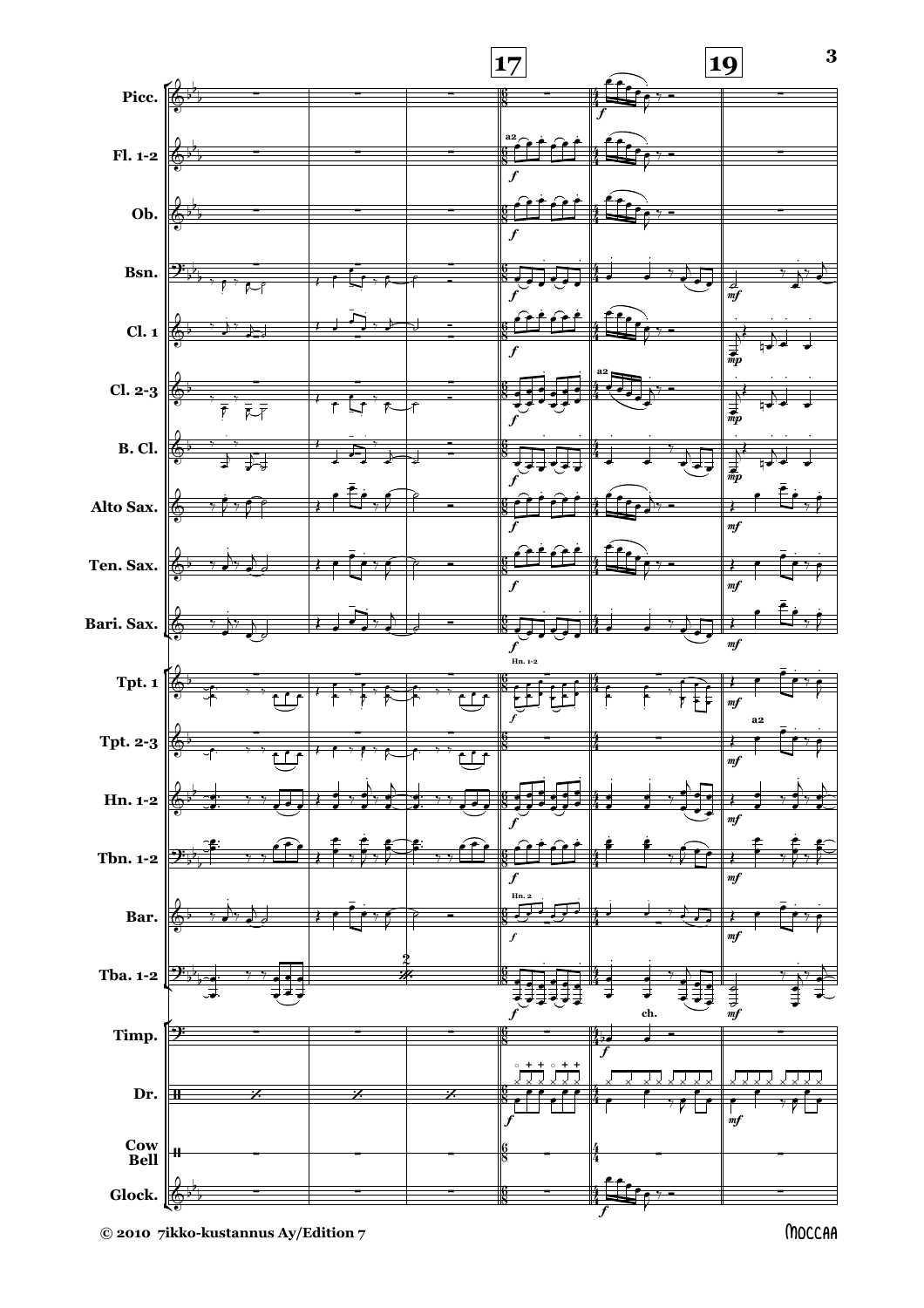

MOCCAA

© 2010 7ikko-kustannus Ay/Edition 7